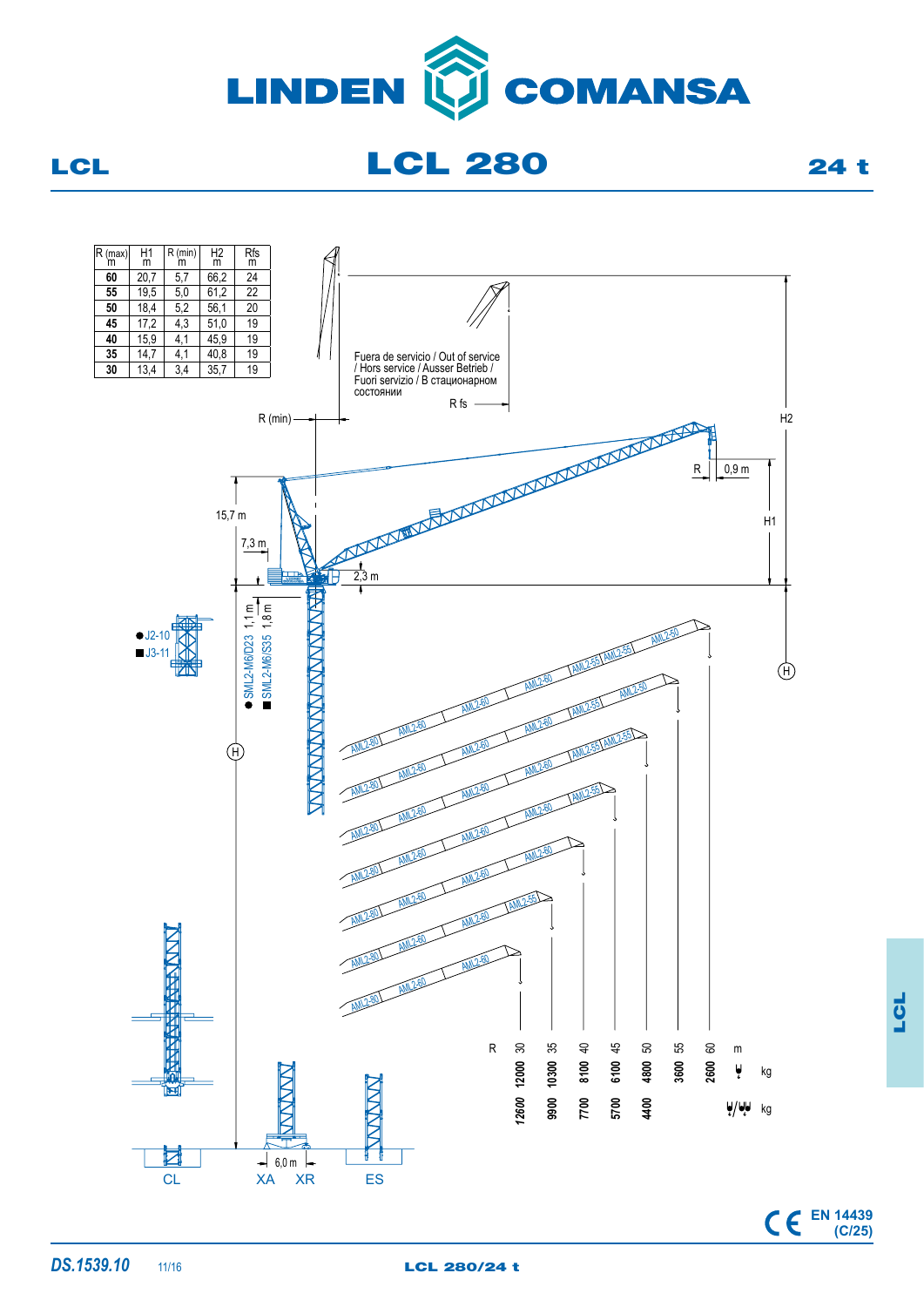| $\mathsf{R}_{\mathsf{(m)}}$ | Å | $RC_{(m)}^{max}$                                     | 10           | 15                               | 20                               | 25                               | 30                             | 35                           | 40                   | 45           | 50   | 55                                                                                                        | 60              |                                |                 |
|-----------------------------|---|------------------------------------------------------|--------------|----------------------------------|----------------------------------|----------------------------------|--------------------------------|------------------------------|----------------------|--------------|------|-----------------------------------------------------------------------------------------------------------|-----------------|--------------------------------|-----------------|
| 60                          |   | 26,2                                                 |              |                                  |                                  | 12000                            | 9250                           | 6990                         | 5520                 | 4490         | 3710 | 3110                                                                                                      | 2600            |                                |                 |
| 55                          |   | 27,1                                                 |              |                                  |                                  | 12000                            | 10060                          | 7770                         | 6240                 | 5140         | 4290 | 3600                                                                                                      |                 |                                |                 |
| 50                          |   | 27,9                                                 |              |                                  |                                  | 12000                            | 10710                          | 8450                         | 6880                 | 5720         | 4800 |                                                                                                           |                 |                                |                 |
| 45                          |   | 28,9                                                 |              |                                  |                                  | 12000                            | 11340                          | 9010                         | 7360                 | 6100         |      |                                                                                                           |                 |                                |                 |
| 40                          |   | 29,7                                                 |              |                                  |                                  | 12000                            | 11850                          | 9690                         | 8100                 |              |      |                                                                                                           |                 |                                |                 |
| 35                          |   | 30,8                                                 |              |                                  |                                  |                                  | 12000                          | 10300                        |                      |              |      |                                                                                                           |                 |                                |                 |
| 30                          |   |                                                      |              |                                  |                                  |                                  |                                |                              |                      |              |      |                                                                                                           |                 |                                | (m)             |
| $\mathsf{R}_{\mathsf{(m)}}$ |   | <b>RCmax</b><br>(m)                                  | 10           | 15                               | 20                               | 25                               | 30                             | 35                           | 40                   | 45           | 50   | 55                                                                                                        | 60              | $\Leftrightarrow$ (m)<br>U(kg) |                 |
| 50<br>45<br>40<br>35        |   | 14,6<br>15,3<br>15,9<br>16,0                         | 24000        | 23050<br>24000<br>24000<br>24000 | 15290<br>16630<br>18050<br>18670 | 11300<br>12400<br>13750<br>14520 | 8860<br>9780<br>11010<br>11810 | 7220<br>8000<br>9110<br>9900 | 6030<br>6700<br>7700 | 5120<br>5700 | 4400 |                                                                                                           | U<br>ī<br>لمإيا |                                | $\frac{1}{(m)}$ |
|                             |   | <b>DIAGRAMA DE CARGAS</b><br>$\frac{1}{2}$ /UU<br>30 | 30,0<br>16,9 |                                  | 24000                            | 19880                            | 15480                          | 12000<br>12600               |                      |              |      | Load chart / Diagramme de charges / Lastdiagramm / Diagramma di carico / Диаграмма распределения нагрузки |                 | (t)<br>Ų<br>(t)                | ⇔(m)<br>-Q(kg)  |

# **MECANISMOS**

Mechanisms / Mécanismes / Antriebe / Meccanismi / Механизмы





|                                                  | POTENCIA / POWER / PUISSANCE / LEISTUNG / POTENZA / МОЩЬНОСТЬ<br>Abatimiento / Luffing / | Giro / Slewing / Rotation   Traslación / Travel / Translation | Tensión de alimentación /<br>Operating voltage / Tension<br>de service / Betriebsspannung | Generador / Generator /<br>Générateur / Generator /             | Opcional /<br>Optional / En<br>loption / Kaufoption |                          |
|--------------------------------------------------|------------------------------------------------------------------------------------------|---------------------------------------------------------------|-------------------------------------------------------------------------------------------|-----------------------------------------------------------------|-----------------------------------------------------|--------------------------|
| Elevación / Hoist / Levage<br>механизма (подъем) | Relevage / Einziehen /<br>Brandeggio / Складывание                                       | / Drehbeweauna /<br>Rotazione / Поворот                       | Verfahrbewegung /<br>Traslazione / Хой                                                    | ′ Tensione di alimentazione / ̇<br>Напряжение источника питания | Generatore / Генератор                              | Opzionale<br>Опционально |
| EFU6-65-60                                       |                                                                                          |                                                               |                                                                                           | 400 V                                                           | 280 kVA                                             |                          |
| EFU4-110-60                                      | AFU2-65-40                                                                               | $(3x)$ GFU-7.5                                                | $(2x)$ TRA-7.5                                                                            | 3ph                                                             | 345 kVA                                             |                          |
| EFU4L-110-60                                     |                                                                                          |                                                               |                                                                                           | 50 Hz                                                           | 345 kVA                                             |                          |
|                                                  |                                                                                          |                                                               |                                                                                           |                                                                 |                                                     |                          |

LCL

**DS.1539.10** 11/16 **LCL 280/24 t** 

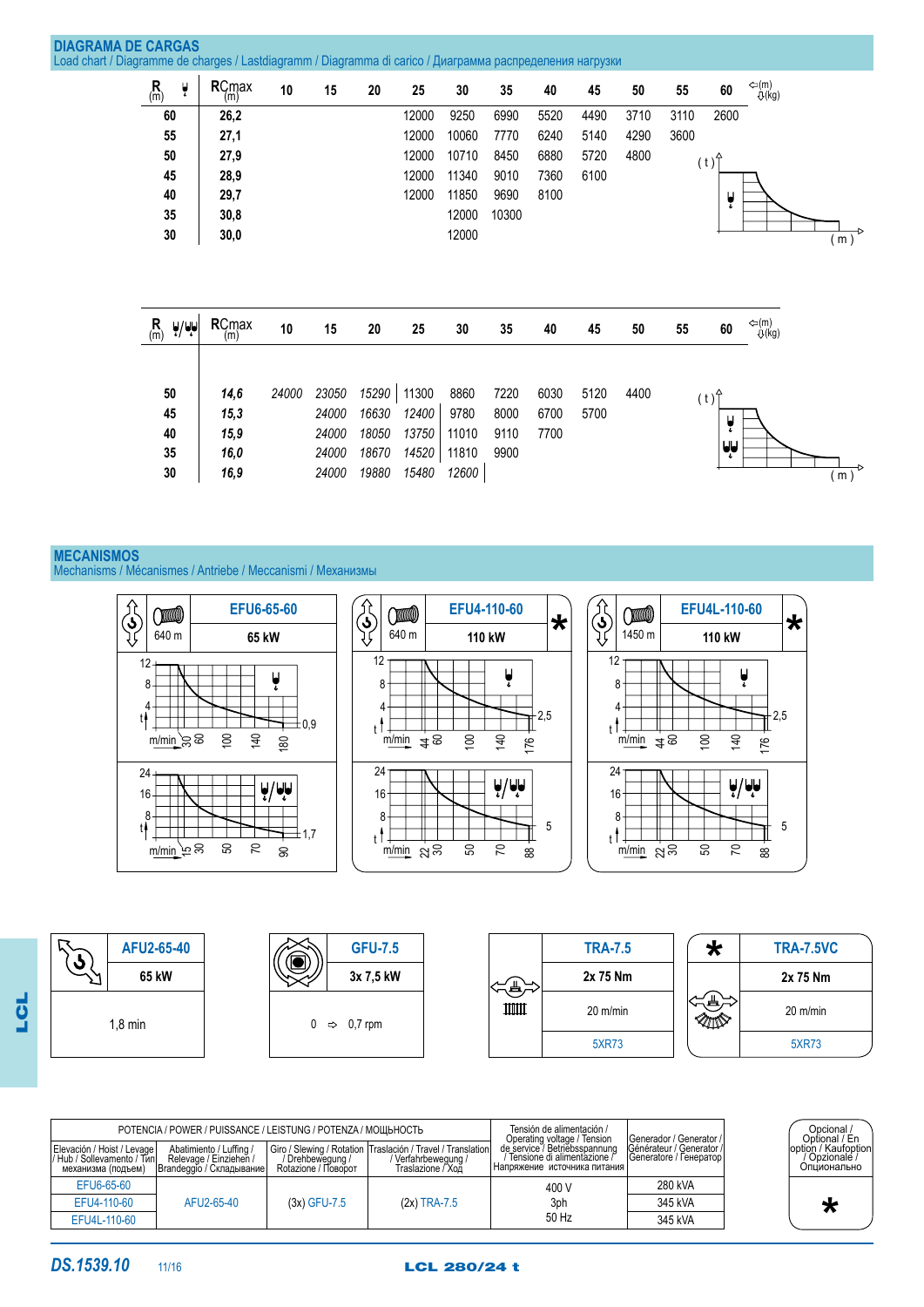



| Z máx. | En servicio / In operation /<br>En service / In Betrieb / In SXR73 133 t<br>servizio / При работе                          |            |  |  |
|--------|----------------------------------------------------------------------------------------------------------------------------|------------|--|--|
|        | Fuera de servicio / Out<br>of service / Hors service<br>/ Ausser Betrieb / Fuori<br>servizio / В стационарном<br>состоянии | 5XR73166 t |  |  |

### **Grúa arriostrada**

Braced crane / Grue à entretoisement / Abgespannter Kran / Gru ancorata / Наращиваемый кран



| 35/30<br>35/30 |  |
|----------------|--|
|                |  |
|                |  |
| 40.4<br>23,9   |  |
| 22,0<br>16,5   |  |
| 34,8           |  |
| 97,2           |  |
|                |  |
|                |  |
| 35/30          |  |
|                |  |
| 35/30          |  |
| 38,6<br>22,1   |  |
| 22,0<br>16,5   |  |
| 34,8           |  |
|                |  |

#### **Grúa trepadora**

Internal climbing crane / Grue avec cage de télescopage intérieure / Kran mit klettern im Gebäude / Gru in rampante in cavedio / Кран с самоподъемом  $\overline{\phi}$  2.0 m



|                                          |                 | 빛내              |                      | $Hs < 300$ m |  |  |
|------------------------------------------|-----------------|-----------------|----------------------|--------------|--|--|
| H<br>c/25                                | (m)             | )(m)            | IA maxl A min<br>(m) | (m)          |  |  |
| 48,5<br>(4x D23 + 4x D23A +<br>CLD23A-1) | $\frac{30}{35}$ | $\frac{30}{35}$ | 19,6                 | 9,0          |  |  |
| 43.0<br>(3x D23 + 4x D23A +<br>CLD23A-1) | 40              | 40              | 16,8                 | 9,0          |  |  |
| 37,5<br>(2x D23 + 4x D23A +<br>CLD23A-1) | 45<br>50        | 45<br>50        | 14,1                 | 9,0          |  |  |
| 32,0<br>(D23 + 4x D23A +<br>CLD23A-1)    | 55<br>60        |                 | 11,4                 | 10.0         |  |  |

|    | h(m)            |     |     |  |  |  |  |  |
|----|-----------------|-----|-----|--|--|--|--|--|
| nº | Ref.            | ☑   | h   |  |  |  |  |  |
| 3  | D <sub>23</sub> | 2,0 | 5,5 |  |  |  |  |  |
| 4  | <b>D23A</b>     | 2,0 | 5,5 |  |  |  |  |  |
| 14 | <b>CLD23A-1</b> | 2,0 | 3,4 |  |  |  |  |  |

Otras zonas de viento, alturas superiores, arriostramientos o trepado interno consultar / Other wind zones , additional hook heights, tie frames or internal climbing on request / Autres zones de vent, des hauteurs supplémentaires, entretoisements où grues avec cage de télescopage intérieure, sur demande / Andere Windzonen, weitere Hakenhöhen, Abspannungen zum Gebäude oder Klettern im Gebäude auf Anfrage / Per zone con velocità del vento particolari, altezze superiori, ancoraggi o rampante in cavedio, consultare il fabbricante / При других ветренных зонах, при бóльшой высоте, привязках к зданию или наращивании крана внутри здания проконсультируйтесь с нами



## Construcciones Metálicas COMANSA S. A.

Tel.: (+34) 948 335 020 / Fax: (+34) 948 330 810 / E-mail: info@comansa.com Polígono Urbizkain, Ctra. Aoiz nº1

Reserva de modificaciones. Subject to modifications. Modifications reservées. Konstruktionsänderungen vorbehalten.<br>Il Fabbricante si riserva la facoltà di apportare modifiche. Возможны изменения.

*DS.1539.10* 11/16 LCL 280/24 t

 $\overline{\phi}$  2.5 m

2,5 m

LCL